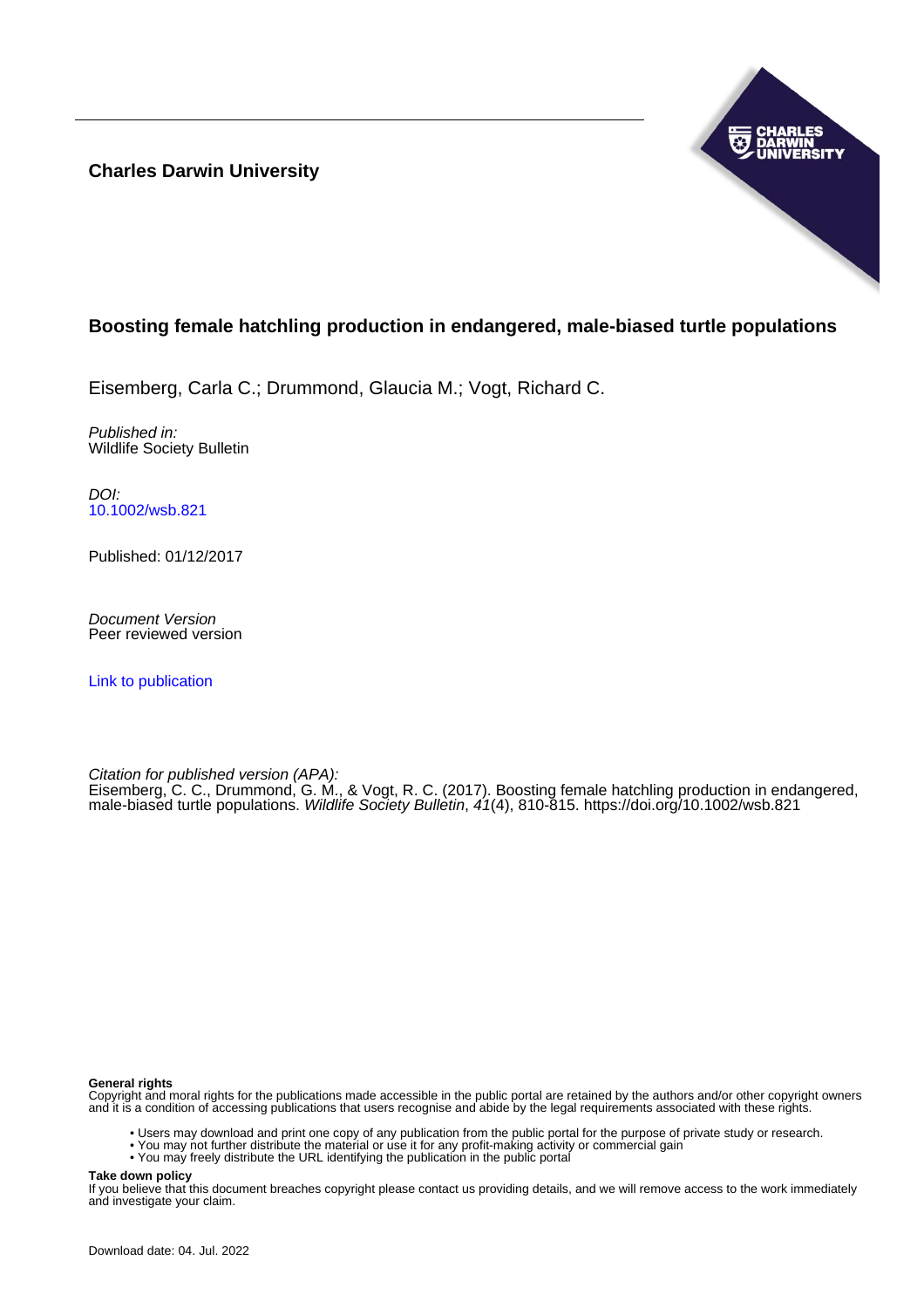This is the peer reviewed version of the following article: Eisemberg, C. C., Drummond, G. M. and Vogt, R. C. (2017), Boosting female hatchling production in endangered, malebiased turtle populations. Wildl. Soc. Bull., 41: 810-815. doi:10.1002/wsb.821, which has been published in final form at https://doi.org/10.1002/wsb.821. This article may be used for non-commercial purposes in accordance with Wiley Terms and Conditions for Use of Self-Archived Versions.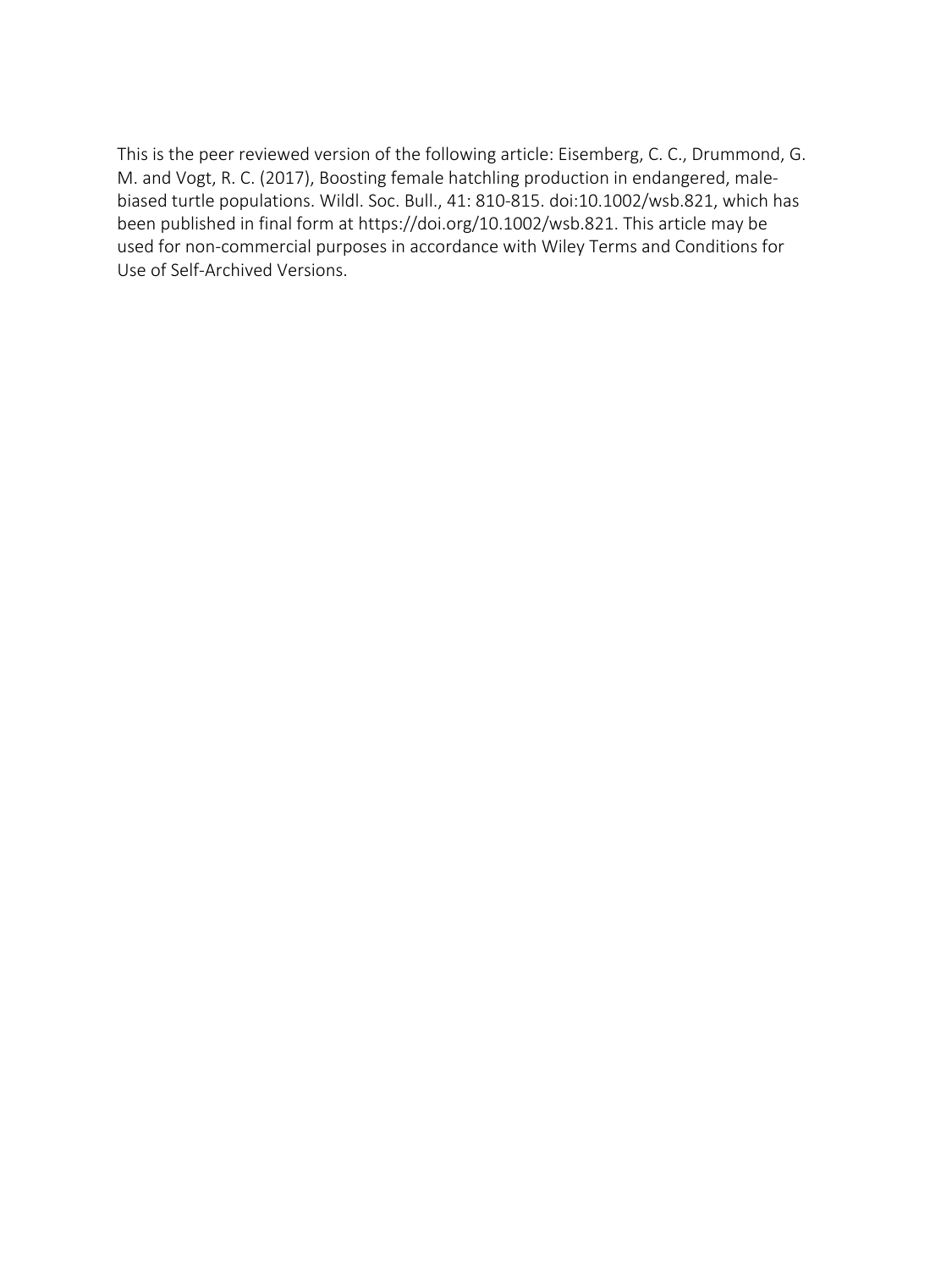#### From the Field

123456789

 $\mathbf{1}$  $\overline{2}$ 3  $\overline{4}$  $\sqrt{5}$ 6  $\overline{7}$ 8 9



# Boosting Female Hatchling Production in Endangered, Male-biased Turtle Populations

CARLA C.<sup>[Q1](#page--1-0)</sup> EISEMBERG,<sup>1</sup> Charles Darwin University, Ellengowan Drive, Casuarina, Darwin, NT 0810, Australia GLAUCIA M. DRUMMOND, Fundação Biodiversitas, Rua Ludgero Dolabela, 1021, Belo Horizonte, MG 30430-130, Brazil RICHARD C. VOGT, Instituto Nacional de Pesquisas da Amazônia, Avenida André Araújo, 2936, Manaus, AM 69083-000, Brazil

ABSTRACT In turtle species with temperature-dependent sex determination, hatchling sex ratios skewed toward males could threaten populations where females are vulnerable to harvest. We tested the efficiency of black plastic covers in producing more female hatchlings from nests of the six-tubercle Amazon River turtle (Podocnemis sextuberculata) at the Mamirauá Reserve, Amazonas, Brazil during September to November 2003. Covered nests produced 37% more females and midnest average temperatures were 1°C higher than control nests. Incubation period was 3 days shorter, but survivorship was 12% lower in nests with black plastic. This technique could be an inexpensive, local alternative for short-term sex-ratio manipulation in endangered male-biased populations with temperature-dependent sex determination. 2017 The Wildlife Society.

KEY WORDS Amazon, management technique, Podocnemis sextuberculata, sex ratio manipulation, six-tubercle Amazon River turtle, survivorship, temperature sex determination.

Management of nesting beaches is a widespread conservation practice for endangered freshwater and sea turtle populations (Iverson 1991, Janzen and Paukstis 1991, Cantarelli et al. 2014, Revuelta et al. 2015). Management activities include protection of the nests against predators, control of the vegetation surrounding nests, and nest transplantation to safer areas (Souza and Vogt 1994, Yerli et al. 1997, Gomes and Ferreira-Júnior 2011, Jourdan and Fuentes 2015). Such activities can have a substantial impact on nest survivorship, sex ratio, and hatchling fitness. Thermal and hydric regimes during incubation can affect reptile hatchlings' morphological and behavioral phenotypes (e.g., body size, shape, locomotor performance; Shine et al. 1997, Booth 2006). 28 29 30 31 32 33 34 35 36 37 38 39 40

Nest microhabitat is a major determinant of hatching success, and incubation temperature is particularly important for species with temperature-dependent sex determination (Bull and Vogt 1979, Wood et al. 2014). Temperatures during the second third of the incubation period define the hatchling's sex for many species of reptiles (Bull 1980, Mrosovsky and Pieau 1991). Although temperature patterns that produce males or females vary among reptiles, in most turtles, hatchlings are predominantly male if incubated at lower temperatures and predominantly female if incubated at higher temperatures (Bull and Vogt 1979, Ewert et al. 1994). For example, the pivotal temperature (temp that results in 50% individuals of each sex) is typically near 32 $^{\circ}$ C for 41 42 43 44 45 46 47 48 49 50 51 52 53 54

56 57 Received: 14 January 2017; Accepted: 28 May 2017

58  $^1E\!\!-\!$ mail: carlaeisemberg@yahoo.com.br Amazon River turtles from the family Podocnemididae (Alho et al. 1985, Souza and Vogt 1994, Páez et al. 2009).

*Increase transit at the Valumiana Kesetve, Canazons*, Bazzi duary developement to loved<br>increasing a time transition period of the incurrent state included 37% more females and midnest average temperatures were 1<sup>®</sup>C bigh Long-term changes in nesting habitat temperature caused by local factors (e.g., deforestation of surrounding vegetation, construction of dams and consequent change in water level patterns) and climate change may adversely affect temperature-dependent sex determination populations, causing skewing of hatchling sex ratios (Telemeco et al. 2013, Tomillo et al. 2015). Disproportionate production of one sex in temperature-dependent sex determination species may lead to an adult population with a biased sex ratio, decreasing effective population size and genetic diversity (Vogt 1980, Vogt and Bull 1984, Servan et al. 1989, Godley et al. 2001). The sex ratio of adult turtles can also be influenced by humans because females are preferentially harvested (Mrosovsky 1994, Souza and Vogt 1994, Aresco 2005, Gibbs and Steen 2005, Eisemberg et al. 2015). A primary sex ratio skewed toward males could be particularly problematic (Vogt 1980, Vogt and Bull 1984, Servan et al. 1989). Low numbers of females in a population can lead to decreased densities and eventual localized extinction (Vogt 1994, Wedekind 2012). However, an efficient and economical technique to obtain a higher percentage of females is lacking.

> Vogt (1994) and Páez and Bock (1998) suggested using black plastic covers over turtle nests as an economical method to obtain a greater proportion of females. The black plastic potentially absorbs more solar radiation, thus warming the nest and producing more females. We tested the efficacy of black plastic covers on nests of the six-tubercle Amazon River turtle (Podocnemis sextuberculata). The study site was chosen because the adult population of P. sextuberculata was

55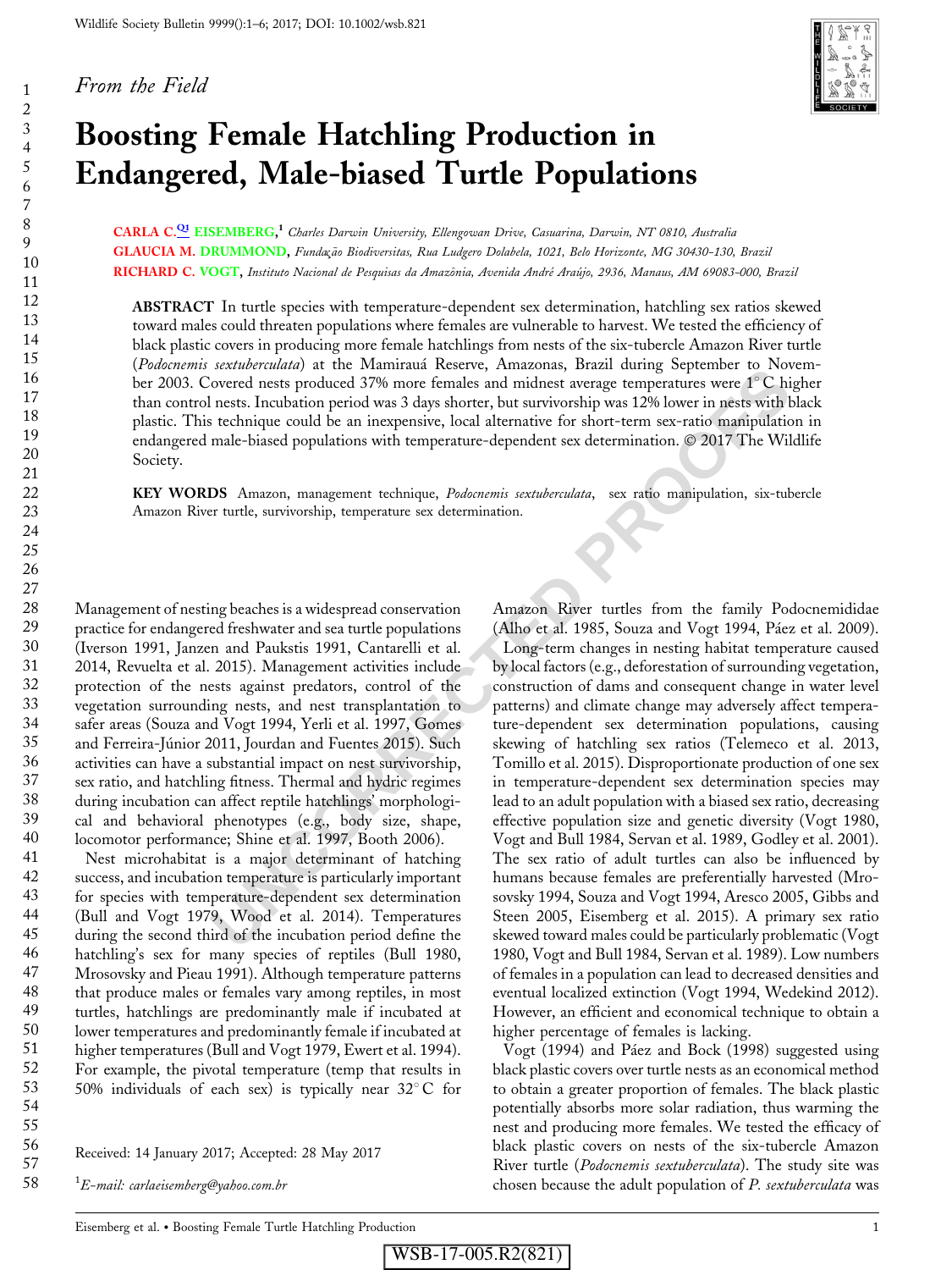18

highly sex biased (2.05 M:1 F) because of uneven harvest pressure (Fachín-Téran et al. 2003). Furthermore, the only protected beach in the area was producing predominantly male hatchlings, with 75% of the nests comprised exclusively of males (Pezzuti and Vogt 1999).

# STUDY AREA

We conducted the experiment at Pirapucú nesting beach, Japurá River, in the southeastern portion of the Mamirauá Sustainable Development Reserve  $(2^{\circ}53^{\prime}S, 64^{\circ}51^{\prime}W),$ Amazonas, Brazil. In 2003, Pirapucú was 2 km long and 600 m wide. The topography was irregular with fine-grained, light-yellow sand and sparse, low vegetation (Pezzuti and Vogt 1999). At the time, approximately half of the beach was protected by local residents from human predation of nesting females and their eggs.

# METHODS

**Exam 2014**, http://www.r-project.org) and Microsoft Corporation Redundom WA, bottom for the solution of Corporation Redundom WA, and not black plastic and control and repulses and repulses in Field Research (A[S](http://www.r-project.org)IH 1) on o We used 30 recently constructed (within  $\langle 12 \text{ hr} \rangle$  nests from 17 to 22 September 2003. We chose nests nonrandomly, and alternated the selection of black plastic and control nests to reduce the effect of nesting date on sex determination. We covered 15 nests were covered with black plastic and used 15 as controls. We used low-density polyethylene black plastic (0.1-mm thick) to cover an area of  $2 \text{ m}^2$ . We staked the black plastic sheet flat to the ground immediately over the nests, with the nest located in the middle of the plastic sheet (Fig. 1). The timing of nesting and proximity to water can affect nest development and mortality rate (Escalona and Fa 1998, Harms et al. 2005); hence, we recorded the date of oviposition and distance to shore in meters. We measured temperatures during incubation for 2 control nests and 6 covered nests. We excavated nests, counted and replaced eggs, and positioned data loggers (HOBO-TEMP;  $0.05^{\circ}$ C) precision) in the middle of the nest (midpoint between bottom and top of the clutch) to monitor temperatures hourly. To decrease the effect of environmental variability among recorded nest temperatures, we chose a cluster of 8 nests in close proximity to each other for the installation of data loggers. 19 20 21 22 23 24 25 26 27 28 29 30 31 32 33 34 35 36 37 38 39 40

We removed the black plastic and protected the nest with a net to prevent hatchlings from escaping after 50 days of incubation. We defined the incubation period as the number of days from egg laying to eclosion of the first hatchling. We measured linear carapace length and carapace width with digital calipers (0.05-mm precision). We calculated withinnest egg apparent survivorship by dividing the number of live hatchlings by the total number of eggs in the clutch. We

sacrificed 5 randomly selected hatchlings in each nest, and determined their sex by gonadal examination using a stereo dissecting microscope.

We used a simple linear regression to analyze the relationship between distance to shore and incubation period to test a possible influence of nest location on egg development. We tested differences between nests with and without black plastic using Student's t-test for incubation period, survivorship, distance to shore, and average morphometric measurements, and a chi-square test of independence for sex ratio (no. of males of the 5 dissected hatchlings). Before proceeding with the  $t$ -tests, normality and homogeneity of variances, we confirmed using Kolmogorov–Smirnov and Levene's tests. We performed statistical analyses using the open-source statistics Program R (R Core Team 2014, http://www.r-project.org) and Microsoft Excel 2013 (Microsoft Corporation, Redmond, WA, USA). We followed ASIH guidelines for use of live amphibians and reptiles and reptiles in Field Research (ASIH 1987).

# RESULTS

On average, the incubation period was 3 days longer and survivorship was 12% higher in nests without black plastic (Table 1). Intersexes were not observed in this study. Only one case of twins was registered in a nest with black plastic. During 26 September to 25 November, nest average temperature was  $1^{\circ}$ C higher in nests with black plastic (32 $^{\circ}$ C) in comparison with nests without black plastic  $(31^{\circ} \text{C})$ . However, temperature variation was similar (Table 1). Black plastic cover increased maximum temperatures during the day, except during 2 cloudy periods from 8 October to 21 October and 19 November to 25 November (Fig. 2).

We found no differences in linear carapace length or carapace width of hatchlings between nests with and without plastic (Table 1). Nests with and without plastic also did not differ in distance to shore (Table 1). There was a weak effect of distance from shore on incubation period  $(F_{1,28} = 3.40,$  $P = 0.06$ ,  $r^2 = 0.13$ ). Covered nests hatched earlier and produced twice as many females as did nests without black plastic (Table 1). In total, 53 females (67.9%) were produced in covered nests while nests without black plastic produced 25 females (31.1%).

## DISCUSSION

#### Effects on Sex Ratio

In natural turtle nests, the maximum temperature usually depends more on solar radiation than air temperature

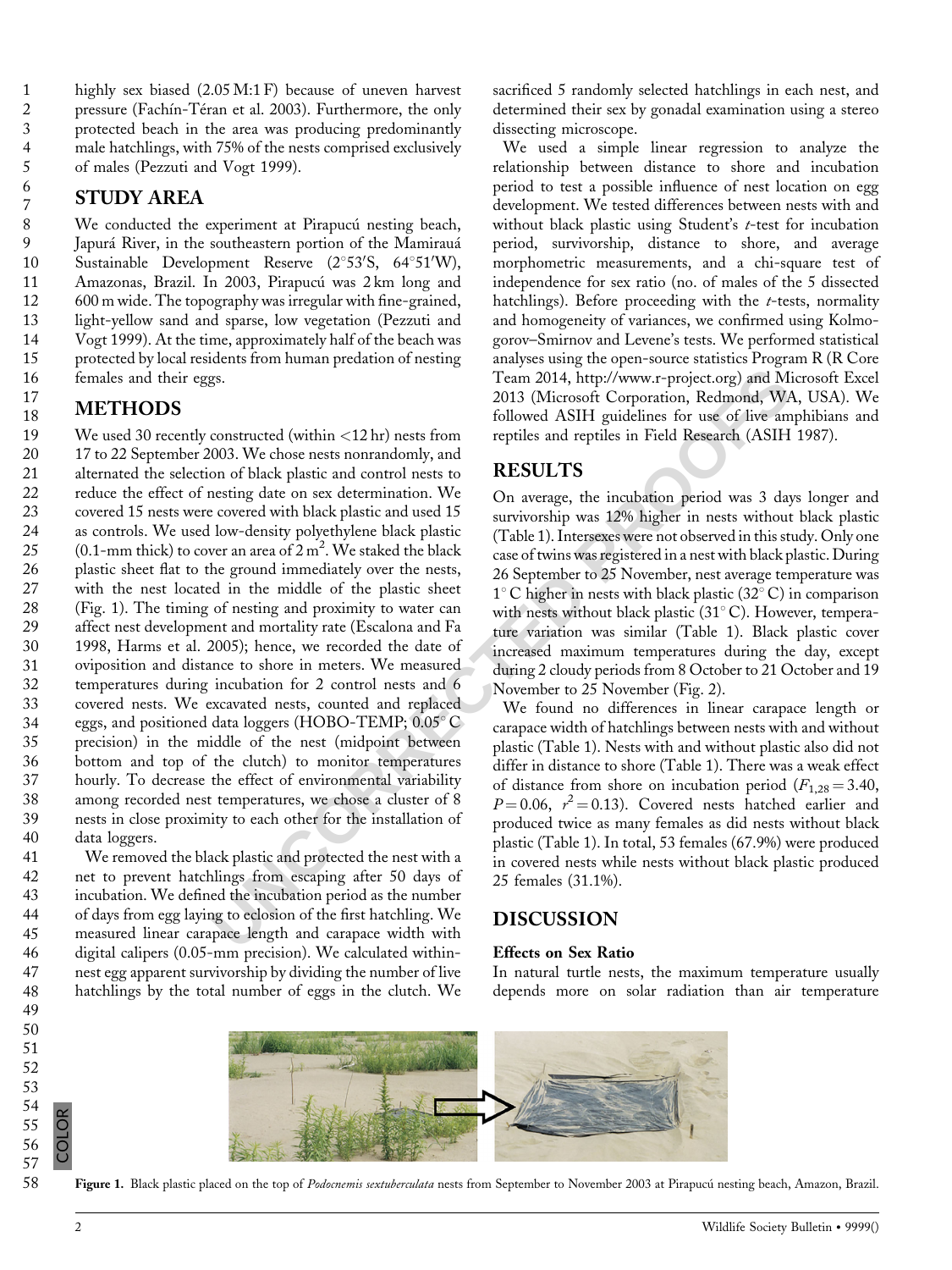Table 1. Mean, standard deviation, minimum, and maximum values for variables sampled in nests of Podocnemis sextuberculata with black plastic absent or present ( $n=15$  nests each, except for temp) at Pirapucú nesting beach, Japurá River, on the southeast of the Mamirauá Sustainable Development Reserve, Amazonas, Brazil during 2003.

| Parameters                       | Absent    |          |                | Present   |          |                |                  |            |
|----------------------------------|-----------|----------|----------------|-----------|----------|----------------|------------------|------------|
|                                  | $\bar{x}$ | $\pm SD$ | Range          | $\bar{x}$ | $\pm SD$ | Range          |                  |            |
| Incubation period (days)         | 60.7      | 2.7      | $56.0 - 65.0$  | 57.4      | 2.0      | $55.0 - 63.0$  | $t_{28} = 3.86$  | P < 0.01   |
| Egg apparent survivorship $(\%)$ | 0.92      | 0.15     | $0.46 - 1.00$  | 0.80      | 0.12     | $0.61 - 1.00$  | $t_{28} = 2.33$  | P < 0.05   |
| Distance to shore $(m)$          | 88.6      | 41.2     | $16.6 - 170.8$ | 121.1     | 75.5     | $20.9 - 260.0$ | $t_{28} = -1.47$ | $P = 0.15$ |
| $LCL$ (mm) <sup>a</sup>          | 39.7      | 3.1      | $34.0 - 45.1$  | 40.7      | 2.4      | $35.6 - 43.7$  | $t_{28} = -0.96$ | $P = 0.35$ |
| $LCW$ (mm) <sup>a</sup>          | 36.0      | 23.0     | $29.9 - 41.3$  | 36.21     | 1.78     | 32.64-38.74    | $t_{28} = -0.19$ | $P = 0.85$ |
| No. of males ( $n=5$ hatchlings) | 3.33      | 1.63     | $0.00 - 5.00$  | 1.47      | 1.64     | $0.00 - 5.00$  | $x_1^2 = 10.89$  | P < 0.001  |
| Temperature $({}^{\circ}C)^{b}$  | 31.0      | 3.7      | $24.4 - 40.8$  | 32.0      | 3.8      | $24.9 - 42.4$  |                  |            |

<sup>a</sup> LCL = Linear carapace length, LCW = Linear carapace width. b Absent ( $n = 2$ ); present ( $n = 6$ ).

(Georges 1989). By increasing the amount of solar radiation absorbed by the sand, we increased production of female hatchlings, whereas uncovered nests produced predominantly males. Applying black plastic decreased the number of males on average from 69.9% to 32.1%. The sex ratio of black plastic treatment and control nests combined was 52% females, very close to 1:1. This is in contrast with a study by Pezzuti and Vogt (1999) from the same beach that recorded only 3% females. Our method succeeded in increasing the production of females, while still producing males. 21 22 23 24 25

Our technique is a simple, inexpensive alternative to more invasive sex-manipulation procedures, such as the use of estradiol, which may potentially induce gonadal morphological abnormalities (Raynaud and Pieau 1985, Pieau et al., 1994). Another common practice in turtle conservation programs, removing eggs from natural nests, is also not recommended. This practice can negatively affect egg and hatchling survivorship (Frazer 1992, Crouse 1999, Páez et al. 2015, Ahles and Milton 2016, Hart et al. 2016). However, the introduction of a large number of hatchling females (by artificially raising nest temperatures) may alter the genetic and ecological structure of the population (Mrosovsky and Godfrey 1995, Lovich 1996). This negative effect may be an issue in small, closed populations, but should not be noticeable in large, mobile populations such as P. sextuberculata in Mamirauá Reserve (1,124,000 ha; 26 27 28 29 30 31 32 33 34 35 36 37 38 39 40 41

Girondot et al. 1998, Fachín-Téran et al. 2003). To achieve a balance between positive and negative effects and decisions on the scale of their female hatchling boosting program, wildlife managers should take into account species biology, local population size, and extent of distribution.

ncreasing the amount of solar radiation Girondot et al. 1998, Fachín-Téran et al. 2003), we increased production of ferande a balance between positive and negative of small and under a balance between positive and extent Turtles have a long reproductive lifespan, which means they are resilient to short-term high rates of hatchling mortality or skewed sex ratios (Janzen and Paukstis 1991, Hays et al. 2014). Reptiles with temperature-dependent sex determination can also evolve to avoid disproportional sex ratios (Bull et al. 1982, Janzen and Morjan 2001, Refsnider et al. 2014). Sexual bias could be corrected over decades by evolutionary and behavioral processes, such as changes in nesting timing and location, gradual change of the pivotal temperature and other temperature-dependent sex determination mechanisms (Mrosovsky 1994). However, many chelonian populations suffer from human harvest pressure, and consequently may have insufficient time or population variability to cope with a highly skewed sex ratio, leading ultimately to extinction. In such cases, as in the population described here, where adult males outnumber females, urgent actions are needed to reverse declines (Fachín-Téran et al. 2003).

As a result of community constraints, beaches in the Japurá area other than Pirapucú beach were not protected from harvest. Nests of P. sextuberculata are easy to find, and



Figure 2. Hourly nest temperatures for *Podocnemis sextuberculata* nests with black plastic (present) or no cover (absent) from 26 September [20/09] to 25 November 2003 [25/11], at Pirapucú nesting beach, Amazon, Brazil.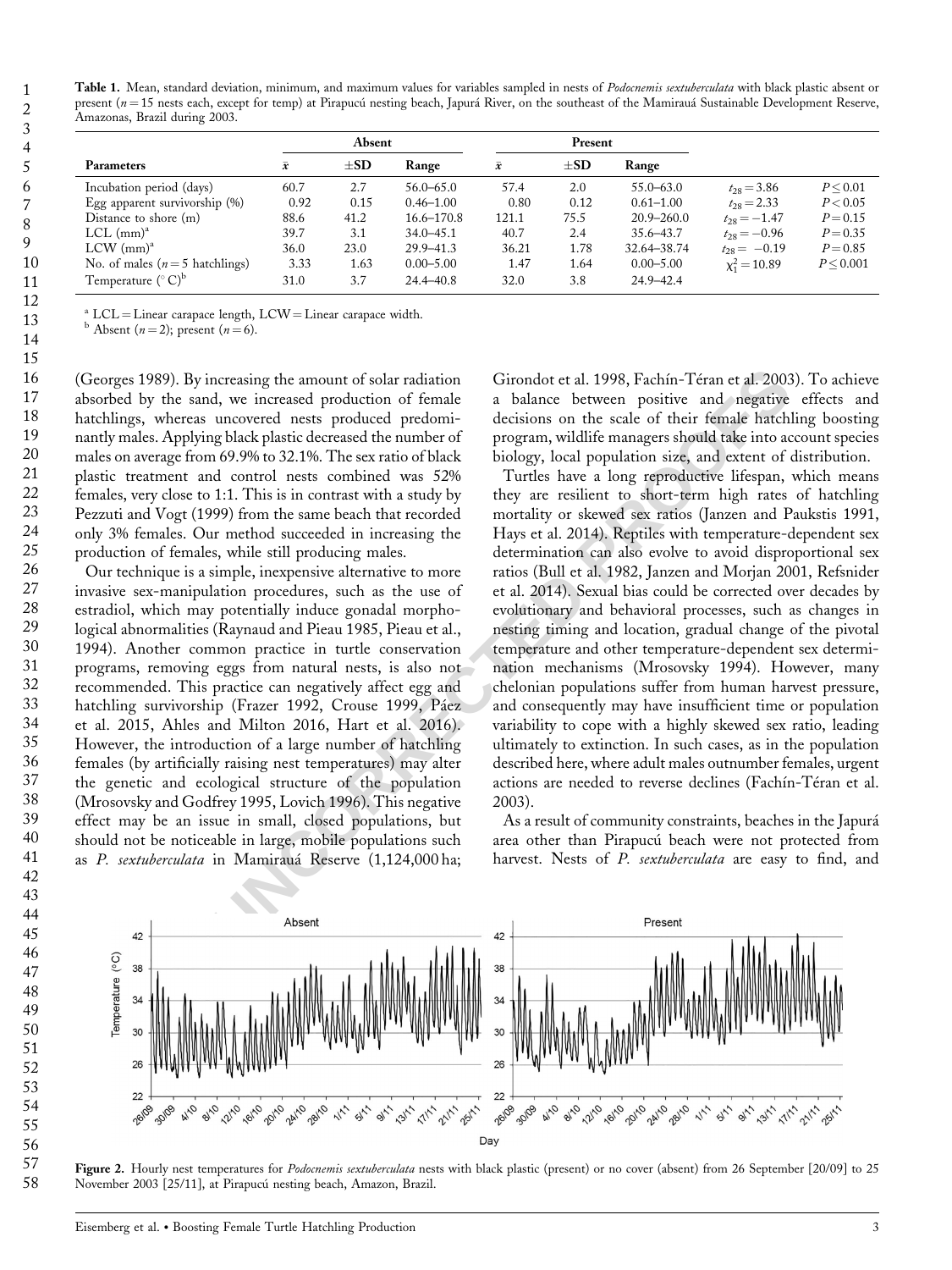mortality from human harvest was 100% outside the protected beach (Fachín-Téran et al. 2000). Protecting warmer beaches would potentially enhance production of females; however, this option was not feasible. In similar cases where management options are limited, the short-term manipulation of sex ratios could be a viable option (Wedekind 2012). This technique could also be useful where sandbanks are artificially shaded due to construction of houses or agricultural activities (Kolbe and Janzen 2002, Reid and Peery 2014). 1 2 3 4 5 6 7 8 9 10

In many cases, particularly with sea turtles, climate change might induce an opposite response to that reported here; that is, warmer temperatures producing populations highly skewed toward females (Hawkes et al. 2009, Tomillo et al. 2012, Booth et al. 2013, Marcovaldi et al. 2014). In such cases, males can be produced by cooling the substrate using water or shading the nest (Souza and Vogt 1994, Gomes and Ferreira-Júnior 2011, Jourdan and Fuentes 2015). Shading strategies can be applied for gregarious nesters, but providing artificial shade for dispersive nesters would require an excessively high level of resources and effort (Wood et al. 2014). Similarly, the effort involved in covering individual nests would only be justified in endangered populations with highly skewed sex ratios. 11 12 13 14 15 16 17 18 19 20 21 22 23 24 25

#### Effects on Nest Survivorship 27

26

males can be produced by cooling the used to decrease incubation period (Booth 2006, r or shading the next (Souza and Vogt et al. 2014). Therefore, shading strategies can be applied for et al. 1992, Georges et al. 1994), We observed lower egg survivorship in covered nests. The main cause of increased nest mortality was probably maximum temperatures above the survivorship threshold. Dehydration may also be a factor because the black plastic may prevent rain from reaching the eggs, decreasing soil moisture and thereby increasing embryonic mortality rates (Hill et al. 2015). Turtle embryos in flexible-shelled eggs (such as P. sextuberculata) are particularly affected by hydric conditions during incubation (Bodensteiner et al. 2015). Embryos incubated in drier environments have lower rates of metabolism and growth (Janzen et al. 1990, Miller and Packard 1992), whereas well-hydrated hatchlings have greater survivorship (Packard 1999). However, the average apparent survivorship in covered nests was 80%, which is still relatively high in comparison with natural nest mortality reported for Amazonian riverine turtles in Mamirauá (Pezzuti and Vogt 1999) and other areas (Alho and Pádua 1982, Ferreira-Júnior and Castro 2010). 28 29 30 31 32 33 34 35 36 37 38 39 40 41 42 43 44 45

Although there are no data on survivorship of laboratoryincubated eggs for this species, we suggest that it is preferable to leave eggs in situ. It is likely that management techniques that involve egg manipulation will increase mortality. This is particularly true in remote areas (such as Mamirauá), where there are limited resources and personnel. Transport options are few and the nearest laboratory may be many hours or days away by boat. High rates of egg mortality is thus likely due to excessive disturbance. Wildlife managers should weigh the trade-offs between increased mortality and a greater production of females. In our particular case, females were increasingly rare in the population, and the use of black plastic would be justified. Regardless, nest temperature, egg 46 47 48 49 50 51 52 53 54 55 56 57 58

mortality, and sex ratio should be monitored while using this technique.

On the other hand, increased nest temperature also accelerated embryonic development (Vogt and Bull 1982). Páez and Bock (1998) suggested the utilization of black plastic as a tactic to decrease the incubation period and consequently increase egg survivorship. Shortening the incubation period could be an important management tool in areas where the sudden rise of the water level is a common event and the main cause of egg mortality (Hildebrand et al. 1997, Eisemberg et al. 2016). Our results suggested that black plastic did accelerate embryonic development, reducing average incubation period by 3 days. However the effect of accelerating embryo development on hatchling fitness should be studied on the target species before this technique can be used to decrease incubation period (Booth 2006, 2017; Riley et al. 2014).

Turtle species vary in shapes and depths of nests (Morreale et al. 1982, Georges et al. 1994), which would influence the effectiveness of this technique. For example, egg mortality is likely to increase in shallow nests because heating is greater at the surface. On the other hand, sex ratio might not be affected in deep nests. Such nests have a temperature gradient, with warmer and variable temperatures near the surface, but cooler and more constant temperatures near the bottom (Valenzuela 2001).

We recognize the limitations of our study, which encompassed only one species in one area. However, these results were promising and suggest that this technique could be applied to other areas and species as a management tool for temperature-dependent sex determination species with male-biased populations. It is a relatively inexpensive method that is simple to implement and test experimentally. However, nest manipulation should not be seen as a longterm solution. The main priorities should be to prevent the major sources of decline, such as overharvest and habitat degradation.

### ACKNOWLEDGMENTS

We are grateful to C. Jacobi, B. Elias, F. Perini (Universidade Federal de Minas Gerais), S. Reynolds (Charles Darwin University), Associate Editor and reviewers, who provided valuable comments on the manuscript. We would like to acknowledge our field assistant, P. Roberto. The Instituto Nacional de Pesquisas da Amazônia (INPA), the Conselho Nacional de Desenvolvimento Científico e Tecnológico (CNPq), and the Reserva de Desenvolvimento Sustentável—Mamirauá (RDS-Mamirauá) provided funding for this project. CCE (process numbers 233418/2014-8) is a researcher from CNPq.

### LITERATURE CITED

- Ahles, N., and S. L. Milton. 2016. Mid-incubation relocation and embryonic survival in loggerhead sea turtle eggs. Journal of Wildlife Management 80:430–437.
- Alho, C. J., T. M. Danni, and L. F. Pádua. 1985. Temperature-dependent sex determination in Podocnemis expansa (Testudinata: Pelomedusidae). Biotropica 17:75–78.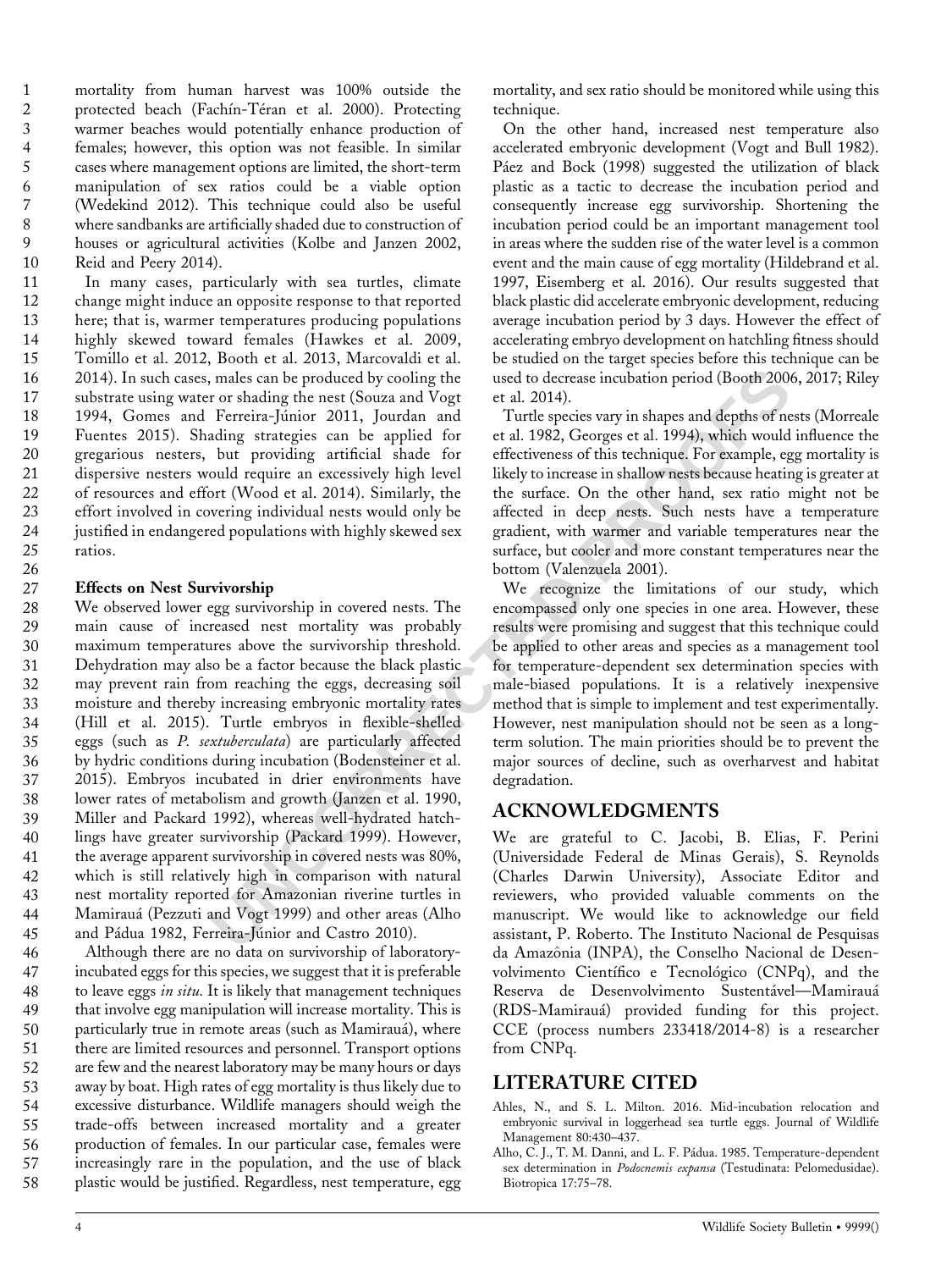Alho, C. J., and L. F. Pádua. 1982. Sincronia entre regime de vazante do rio e comportamento de nidificação da tartaruga da Amazônia Podocneitlís expansa (Testudinata: Pelomedusidae). Acta Amazonica 12:323-326. [In Spanish].

- American Society of Ichthyologists and Herpetologists [ASIH]. 1987. Guidelines for use of live amphibians and reptiles in field research. American Society of Ichthyologists and Herpetologists, The Herpetologists' League (HL), and the Society for the Study of Amphibian and Reptiles (SSAR), Kansas, USA.
- Aresco, M. J. 2005. The effect of sex-specific terrestrial movements and roads on the sex ratio of freshwater turtles. Biological Conservation 123:37–44.
- Bodensteiner, B. L., T. S. Mitchell, J. T. Strickland, and F. J. Janzen. 2015. Hydric conditions during incubation influence phenotypes of neonatal reptiles in the field. Functional Ecology 29:710–717. 10 11 12
- Booth, D. T. 2006. Influence of incubation temperature on hatchling phenotype in reptiles. Physiological and Biochemical Zoology: Ecological and Evolutionary Approaches 79:274–281. 13 14
- Booth, D. T. 2017. The influence $\frac{Q2}{Q}$  of incubation temperature on sea turtle hatchling quality. Integrative Zoology In press DOI: 10.1111/1749- 4877.12255 15 16 17
- Booth, D. T., R. Feeney, and Y. Shibata. 2013. Nest and maternal origin can influence morphology and locomotor performance of hatchling green turtles (Chelonia mydas) incubated in field nests. Marine Biology 160:127–137. 18 19 20
- Bull, J. J. 1980. Sex determination in reptiles. The Quarterly Review of Biology 55:3–21. 21 22
- Bull, J., and R. Vogt. 1979. Temperature-dependent sex determination in turtles. Science 206:1186–1188. 23
- Bull, J. J., R. C. Vogt, and C. J. McCoy. 1982. Sex determining temperatures in turtles: a geographic comparison. Evolution 36:326–332. 24 25
- Cantarelli, V. H., A. Malvasio, and L. M. Verdade. 2014. Brazil's Podocnemis expansa conservation program: retrospective and future directions. Chelonian Conservation and Biology 13:124–128. 26 27
- Crouse, D. T. 1999. Population modelling and implications for Caribbean hawksbill sea turtle management. Chelonian Conservation and Biology 3:185–188. 28 29
- Eisemberg, C. C., R. A. M. Balestra, S. Famelli, F. F. Pereira, V. C. D. Bernardes, and R. C. Vogt. 2016. Vulnerability of giant South American turtle (Podocnemis expansa) nesting habitat to climate-change-induced alterations to fluvial cycles. Tropical Conservation Science 9:1940082916667139. 30 31 32 33
- Eisemberg, C. C., M. Rose, B. Yaru, and A. Georges. 2015. Spatial and temporal patterns of harvesting of the vulnerable pig-nosed turtle Carettochelys insculpta in the Kikori region, Papua New Guinea. Oryx 49:659–668. 34 35 36 37
- Escalona, T., and J. E. Fa. 1998. Survival of nests of the terecay turtle (Podocnemis unifilis) in the Nichare-Tawadu rivers, Venezuela. Journal of Zoology 244:303–312. 38 39
- Ewert, M. A., D. R. Jackson, and C. E. Nelson. 1994. Patterns of temperature-dependent sex determination in turtles. Journal of Experimental Zoology 270:3–15. 40 41
- Fachín-Téran, A., R. C. Vogt, and J. B. Thorbjamarson. 2000. Padrões de caça e uso de quelônios na reserva de desenvolvimento sustentável Mamirauá, Amazonas, Brasil. Pages 323–337 *in* E. Cabrera, C. Mercolli, and R. Resquin, editors. Manejo de fauna silvestre en Amazonía y Latinoamerica. Guarani Raity, Asunción, Paraguay. [In Spanish]. 42 43 44 45 46
- Fachín-Téran, A., R. C. Vogt, and J. B. Thorbjarnarson. 2003. Estrutura populacional, razão sexual e abundância de Podocnemis sextuberculata (Testudines, Podocnemididae) na Reserva de Desenvolvimento Sustentável Mamirauá, Amazonas. Brasil. Phyllomedusa 2:43–63. [In Spanish]. 47 48 49 50
- Ferreira-Júnior, P. D., and P. T. A. Castro. 2010. Nesting ecology of Podocnemis expansa (Schweigger, 1812) and Podocnemis unifilis (Troschel, 1848) (Testudines, Podocnemididae) in the Javaés River, Brazil. Brazilian Journal of Biology 70:85–94. 51 52 53
- Frazer, N. B. 1992. Sea turtle conservation and halfway technology. Conservation Biology 6:179–184. 54 55
- Georges, A. 1989. Female turtles from hot nests: is it duration of incubation or proportion of development at high temperatures that matters? Oecologia 81:323–328. 56 57 58
- Georges, A., C. Limpus, and R. Stoutjesdijk. 1994. Hatchling sex in the marine turtle Caretta caretta is determined by proportion of development at a temperature, not daily duration of exposure. Journal of Experimental Zoology 270:432–444.
- Gibbs, J. P., and D. A. Steen. 2005. Trends in sex ratios of turtles in the United States: implications of road mortality. Conservation Biology 19:552–556.
- Girondot, M., H. Fouillet, and C. Pieau. 1998. Feminizing turtle embryos as a conservation tool. Conservation Biology 12:353–362.
- Godley, B., A. Broderick, J. Downie, F. Glen, J. Houghton, I. Kirkwood, S. Reece, and G. Hays. 2001. Thermal conditions in nests of loggerhead turtles: further evidence suggesting female skewed sex ratios of hatchling production in the Mediterranean. Journal of Experimental Marine Biology and Ecology 263:45–63.
- Gomes, A. S., and P. D. Ferreira-Júnior. 2011. Management and relocation of nests of Podocnemis expansa (Schweigger, 1812) (Testudines, Podocnemididae) on the Crixás-Açu river, Brazil. Brazilian Journal of Biology 71:975–982.
- Harms, H. K., R. T. Paitz, R. M. Bowden and F. J. Janzen. 2005. Age and season impact resource allocation to eggs and nesting behavior in the painted turtle. Physiological and Biochemical Zoology 78: 996–1004.
- numenties<sup>2</sup> can the matrimore in the state of the state of the state of the state of the state of the state of the state of the state of the state of the state of the state of the state of the state of the state of the st Hart, C. E., A. A. Zavala-Norzagaray, O. Benítez-Luna, L. J. Plata-Rosas, F. A. Abreu-Grobois, and C. P. Ley-Quiñonez. 2016. Effects of incubation technique on proxies for olive Ridley sea turtle neonate fitness. Amphibia-Reptilia 37:417–426.
	- Hawkes, L. A., A. C. Broderick, M. H. Godfrey, and B. J. Godley. 2009. Climate change and marine turtles. Endangered Species Research 7:137–154.
	- Hays, G. C., A. D. Mazaris, and G. Schofield. 2014. Different male vs. female breeding periodicity helps mitigate offspring sex ratio skews in sea turtles. Frontiers in Marine Science 1:43.
	- Hildebrand, V., N. Bermúdez, and M. Peñuela. 1997. La tortuga charapa (*Podocnemis expansa*) en el río Caquetá, Amazonas, Colombia. Aspectos de su biología reproductiva y técnicas para su manejo. Disloque, Bogotá, Colombia. [In Spanish].
	- Hill, J. E., F. V. Paladino, J. R. Spotila, and P. S. Tomillo. 2015. Shading and watering as a tool to mitigate the impacts of climate change in sea turtle nests. PLoS ONE 10:e0129528.
	- Iverson, J. B. 1991. Patterns of survivorship in turtles (order Testudines). Canadian Journal of Zoology 69:385–391.
	- Janzen, F. J., and C. L. Morjan. 2001. Repeatability of microenvironmentspecific nesting behaviour in a turtle with environmental sex determination. Animal Behaviour 62:73–82.
	- Janzen, F. J., G. C. Packard, M. J. Packard, T. J. Boardman, and J. R. Zumbrunnen. 1990. Mobilization of lipid and protein by embryonic snapping turtles in wet and dry environments. Journal of Experimental Zoology Part A: Ecological Genetics and Physiology 255:155–162.
	- Janzen, F. J., and G. L. Paukstis. 1991. Environmental sex determination in reptiles: ecology, evolution, and experimental design. Quarterly Review of Biology 66:149–179.
	- Jourdan, J., and M. M. P. B. Fuentes. 2015. Effectiveness of strategies at reducing sand temperature to mitigate potential impacts from changes in environmental temperature on sea turtle reproductive output. Mitigation and Adaptation Strategies for Global Change 20:121–133.
	- Kolbe, J. J., and F. J. Janzen. 2002. Impact of nest-site selection on nest success and nest temperature in natural and disturbed habitats. Ecology 83:269–281.
	- Lovich, J. E. 1996. Possible demographic and ecological consequences of sex ratio manipulation in turtles. Chelonian Conservation and Biology 2:114–117.
	- Marcovaldi, M. A., A. J. Santos, A. S. Santos, L. S. Soares, G. G. Lopez, M. H. Godfrey, M. López-Mendilaharsu, and M. M. Fuentes. 2014. Spatio-temporal variation in the incubation duration and sex ratio of hawksbill hatchlings: implication for future management. Journal of Thermal Biology 44:70–77.
	- Miller, K., and G. C. Packard. 1992. The influence of substrate water potential during incubation on the metabolism of embryonic snapping turtles (Chelydra serpentina). Physiological Zoology 65:172-187.
	- Morreale, S. J., G. J. Ruiz, and E. Standora. 1982. Temperature-dependent sex determination: current practices threaten conservation of sea turtles. Science 216:1245–1247.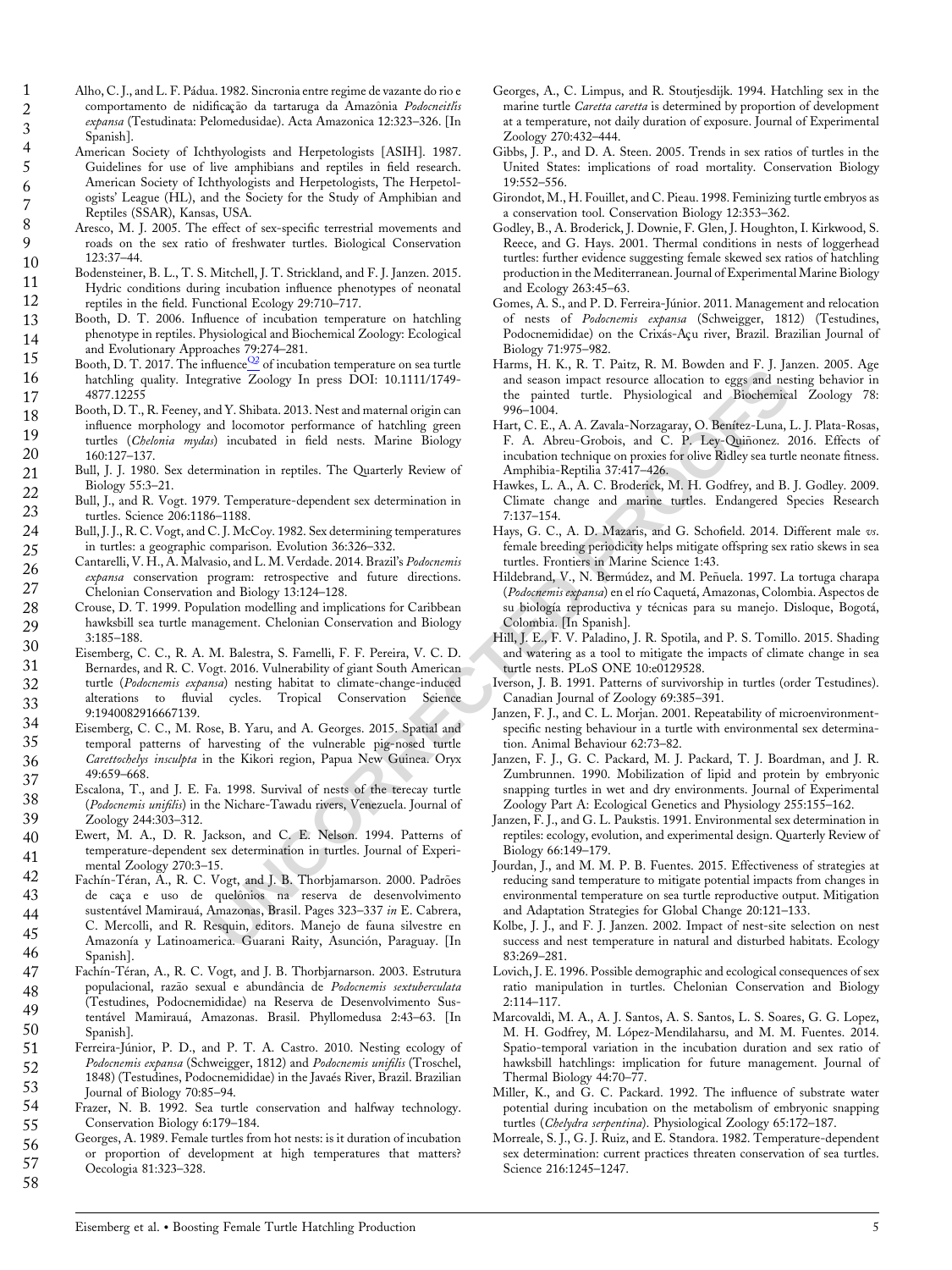Mrosovsky, N. 1994. Sex ratios of sea turtles. Journal of Experimental Zoology 270:16–27.

- Mrosovsky, N., and C. Pieau. 1991. Transitional range of temperature, pivotal temperatures and thermosensitive stages for sex determination in reptiles. Amphibia-Reptilia 12:169–179.
- Mrosovsky, N., and M. Godfrey. 1995. Manipulating sex ratios: turtle speed ahead. Chelonian Conservation and Biology 1:238–240.
- Packard, G. C. 1999. Water relations of chelonian eggs and embryos: is wetter better? American Zoologist 39:289–303.
- Páez, V. P., and B. C. Bock. 1998. Temperature effect on incubation period in the yellow-spotted river turtle *Podocnemis unifilis*, in the Colombian Amazon. Chelonian Conservation and Biology 3:31–36. 10
- Páez, V. P., J. C. Correa, A. M. Cano, and B. Bock. 2009. A comparison of maternal and temperature effects on sex, size, and growth of hatchlings of the Magdalena river turtle (Podocnemis lewyana) incubated under field and controlled laboratory conditions. Copeia 4:698–704. 11 12 13
- Páez, V. P., A. Lipman, B. C. Bock, and S. S. Heppell. 2015. A plea to redirect and evaluate conservation programs for South America's Podocnemidid river turtles. Chelonian Conservation and Biology 14:205–216. 14 15
- Pezzuti, J. C. B., and R. C. Vogt. 1999. Nesting ecology of Podocnemis sextuberculata (Testudines, Pelomedusidae) in the Japurá River, Amazonas, Brazil. Chelonian Conservation and Biology 3:419–424. 16 17 18
- Pieau, C., M. Girondot, N. Richard-Mercier, G. Desvages, M. Dorizzi, and P. Zaborski. 1994. Temperature sensitivity of sexual differentiation of gonads in the European pond turtle: hormonal involvement. Journal of Experimental Zoology Part A: Ecological Genetics and Physiology 270:86–94. 19 20 21
- R Core Team. 2014. R: a language and environment for statistical computing. R Foundation for Statistical Computing, Vienna, Austria. 22 23
- Raynaud, A., and C. Pieau. 1985. Embryonic development of the genital system. Pages 149–300 in C. Gans and F. Billett, editors. Biology of the Reptilia. John Wiley and Son, New York, New York, USA. 24 25
- Refsnider, J. M., C. Milne-Zelman, D. A. Warner, and F. J. Janzen. 2014. Population sex ratios under differing local climates in a reptile with environmental sex determination. Evolutionary Ecology 28:977–989. 26 27 28
- Reid, B. N., and M. Peery. 2014. Land use patterns skew sex ratios, decrease genetic diversity and trump the effects of recent climate change in an endangered turtle. Diversity and Distributions 20:1425–1437. 29 30
- From training controls to the control of the control of the control of the control of the control of the control of the control of the control of the control of the control of the control of the control of the control of t Revuelta, O., Y. M. León, A. C. Broderick, P. Feliz, B. J. Godley, J. A. Balbuena, A. Mason, K. Poulton, S. Savoré, and J. A. Raga. 2015. Assessing the efficacy of direct conservation interventions: clutch protection of the leatherback marine turtle in the Dominican Republic. Oryx 49:677–686. 31 32 33 34
- Riley, J. L., S. Freedberg, and J. D. Litzgus. 2014. Incubation temperature in the wild influences hatchling phenotype of two freshwater turtle species. Evolutionary Ecology Research 16:397–416. 35 36 37
- Servan, J., P. Zaborski, M. Dorizzi, and C. Pieau. 1989. Female-biased sex ratio in adults of the turtle *Emys orbicularis* at the northern limit of its distribution in France: a probable consequence of interaction of temperature with genotypic sex determination. Canadian Journal of Zoology 67:1279–1284.
- Shine, R., M. J. Elphick, and P. S. Harlow. 1997. The influence of natural incubation environments on the phenotypic traits of hatchling lizards. Ecology 78:2559–2568.
- Souza, R. R., and R. C. Vogt. 1994. Incubation temperature influences sex and hatchling size in the Neotropical turtles Podocnemis unifilis. Journal of Herpetology 28:453–464.
- Telemeco, R. S., K. C. Abbott, and F. J. Janzen. 2013. Modelling the effects of climate change-induced shifts in reproductive phenology on temperature-dependent traits. American Naturalist 181:637–648.
- Tomillo, S. P., M. Genovart, F. V. Paladino, J. R. Spotila, and D. Oro. 2015. Climate change overruns resilience conferred by temperature-dependent sex determination in sea turtles and threatens their survival. Global Change Biology 21:2980–2988.
- Tomillo, P. S., V. S. Saba, G. S. Blanco, C. A. Stock, F. V. Paladino, and J. R. Spotila. 2012. Climate driven egg and hatchling mortality threatens survival of Eastern Pacific leatherback turtles. PLoS ONE 7:e37602.
- Valenzuela, N. 2001. Constant, shift, and natural temperature effects on sex determination in Podocnemis expansa turtles. Ecology 82:3010–3024.
- Vogt, R. C. 1980. Natural history of the map turtles Graptemys pseudogeographica and G. ouachitensis in Wisconsin. Tulane Studies in Zoology and Botany 22:17–18.
- Vogt, R. C. 1994. Temperature controlled sex determination as a tool for turtle conservation. Chelonian Conservation and Biology 1:159–162.
- Vogt, R. C., and J. J. Bull. 1982. Temperature controlled sex-determination in turtles: ecological and behavioral aspects. Herpetologica 38:156–164.
- Vogt, R. C., and J. J. Bull. 1984. Ecology of hatchling sex ratio in map turtles. Ecology 65:582–587.
- Wedekind, C. 2012. Managing population sex ratios in conservation practice: how and why? Pages 81–96 in T. Povilitis, editor. Topics in conservation biology. InTech, Rijeka, Croatia.
- Wood, A., D. T. Booth, and C. J. Limpus. 2014. Sun exposure, nest temperature and loggerhead turtle hatchlings: implications for beach shading management strategies at sea turtle rookeries. Journal of Experimental Marine Biology and Ecology 451:105–114.
- Yerli, S., A. F. Canbolat, L. J. Brown, and D. W. Macdonald. 1997. Mesh grids protect loggerhead turtle Caretta caretta nests from red fox Vulpes vulpes predation. Biological Conservation 82:109-111.

Associate Editor: Refsnider.